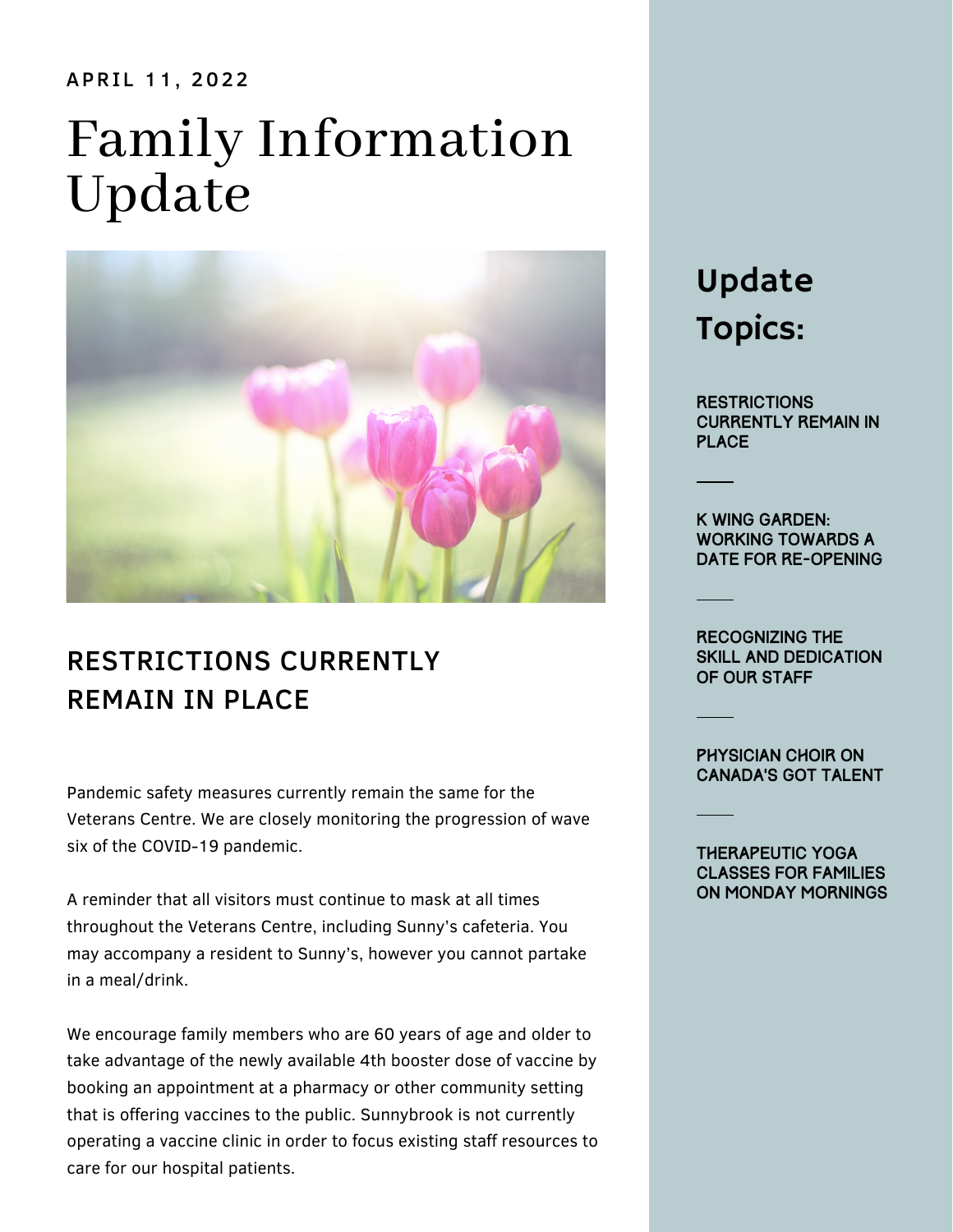# K WING GARDEN: WORKING TOWARDS A DATE FOR RE-OPENING

We have an annual process for opening the K wing garden that includes a general clean up, placing of any outdoor furniture, safety inspection, and fixing any

safety items identified (e.g. if paving stones have shifted, cracked or heaved on walkways). We have started to work on the opening, but the unpredictable weather has limited progress so far. We have been closely monitoring weather conditions and making preparations to identify an opening date. We will keep you posted!

## RECOGNIZING THE SKILL AND DEDICATION OF OUR STAFF

We have launched the first of a regular series of informative profiles of individuals and teams at the Veterans Centre that are

[posted](https://sunnybrook.ca/content/?page=veterans-centre-community) on the **[Sunnybrook](https://sunnybrook.ca/content/?page=veterans-centre-community) Veterans Program webpage** and on the digital screen at Sunny's. Our first [profile](https://sunnybrook.ca/media/item.asp?c=51&i=2422&page=33939) is of the physiotherapy team's work to creatively and safely help our Veterans remain active during the pandemic, featuring physiotherapist Rodrick MacKinnon with resident Philip Kommit!

PHYSICIAN CHOIR ON CANADA'S GOT TALENT A choir of physicians appeared on [Canada's](https://www.citytv.com/video/6302875412001/) Got Talent last Tuesday, including our very own Dr. Susan Deering!